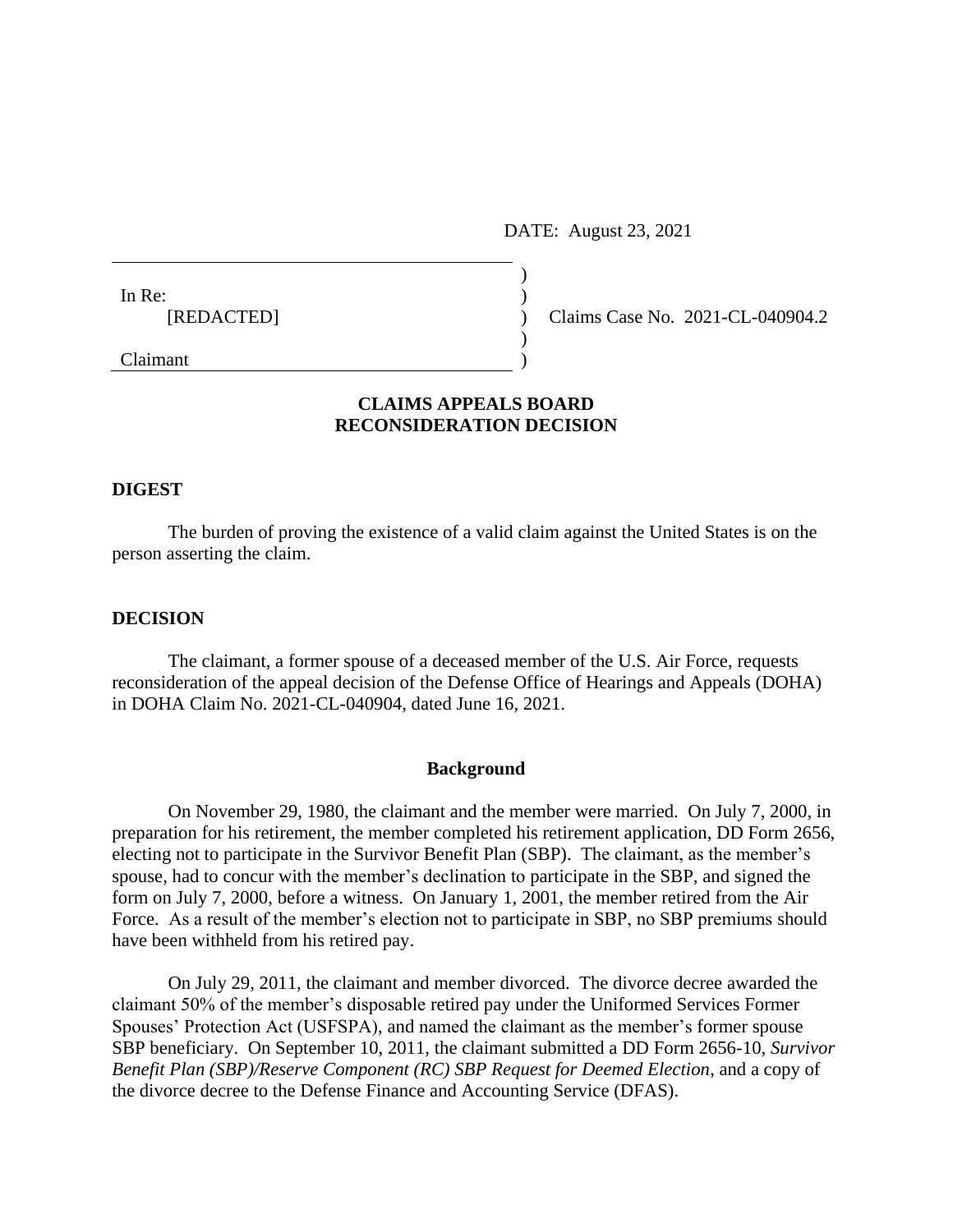The member passed away on August 14, 2020. The claimant submitted a claim for the SBP annuity as the member's former spouse to DFAS. DFAS denied her claim for the SBP annuity on the basis that neither the member nor the claimant had elected former spouse coverage within one year of the divorce. The claimant then appealed to DOHA. In the appeal decision, the DOHA attorney examiner upheld DFAS's denial of the claim, finding that since the member did not elect spouse coverage for her at his retirement when eligible for participation in SBP, and the claimant concurred, there was no statutory basis for the subsequent award of former spouse SBP coverage.

In her reconsideration request, the claimant states that she and the member did not understand the DD Form 2656 when they signed it. She states that DFAS told her that the member's original election for SBP coverage was in October 2000. Therefore, she believed that the member must have completed another form changing his original election and electing to participate. She attaches a Retiree Account Statement (RAS) dated January 2011 that reflects that spouse SBP premiums continued to be deducted from the member's retired pay. She states that she was a devoted military wife for the member's 20-year career. She requests that DOHA reconsideration her claim for the annuity.

## **Discussion**

Claims against the government may be allowed only for expenses authorized by statute or regulation. *See* DOHA Claims Case No. 2020-CL-081719.2 (January 15, 2021).

The SBP, set out in 10 U.S.C. §§ 1447-1455, is an income maintenance program for the survivors of deceased members of the uniformed services. A married member is eligible to participate in SBP when he becomes eligible for retired pay. However, a married member may elect not to participate in the SBP, with the concurrence of his spouse. *See* 10 U.S.C. § 1448(a)(2)(A) and (3)(A)(i). An election to forgo participation in SBP under 10 U.S.C. § 1448(a)(2)(A) is irrevocable if it is not revoked before the date the member first becomes entitled to retired pay. *See* 10 U.S.C. § 1448(a)(4)(A). Further, a married member who elects not to participate in SBP at retirement is not a participant in the plan for the purpose of establishing former spouse SBP coverage, if he later divorces. *See* 10 U.S.C. § 1448(b)(3).

In this case, the member elected to not participate in SBP upon retirement and the claimant, who was his spouse at the time, concurred with that election. Although the claimant was awarded former spouse SBP coverage in their divorce, under the law it could not be established because the member had declined to participate in SBP at retirement. The member was not a participant in the plan in order to establish former spouse SBP coverage. *See* DOHA Claims Case No. 2020-CL-081719.2 *supra*; and DOHA Claims Case No. 2018-CL-051101.2 (November 29, 2018).

Finally, we do note that if SBP premiums for spouse coverage were deducted from the member's retired pay after he elected not to participate in July 2000, those costs should be refunded to the proper beneficiary as arrears of pay under 10 U.S.C. § 2771. In addition, if SBP